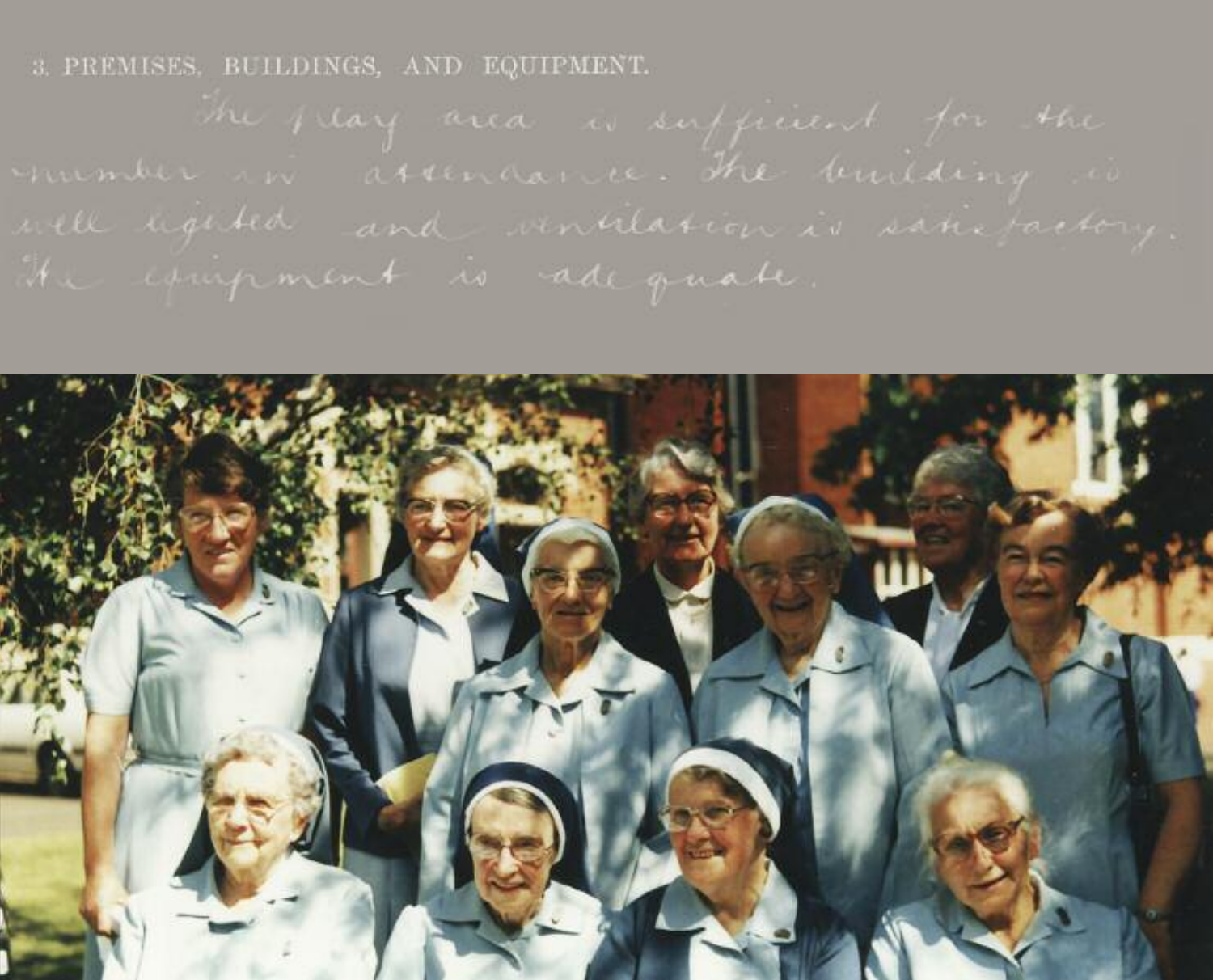# *ContinuingTraditions: 1987–2012*

HE PAST 25 years have seen the modernisation of St Mary's Primary School under the leadership of several dedicated lay principals. Despite the many changes to the school since February 1912 when three Presentation Sisters from Ireland began teaching in a timber classroom with the most basic resources, there are many common threads that run through the 100 year history and connect the past with the present day.

### *St Mary's parish, school and community*

St Mary's Primary School continues to maintain solid links with St Mary's parish and with the wider Dandenong community. Joan Kennedy reflects that from the very beginnings of the school in 1912, 'the fact that the Sisters needed the community in terms of financial help and also community support … enabled the links between the school and the parish to be very, very strong'. <sup>1</sup> Despite the gradual replacement of teaching Presentation Sisters with lay teachers, each lay principal has continued to

**OPPOSITE**

*Celebrating the 75th anniversary of the Presentation Sisters community in Dandenong, 1987. St Mary's School also celebrated its 75th anniversary that year and a special Mass of Thanksgiving was held at St Mary's Church.* Presentation Sisters of Victoria archives

#### **TOP**

*Extract from School Inspector's Report.*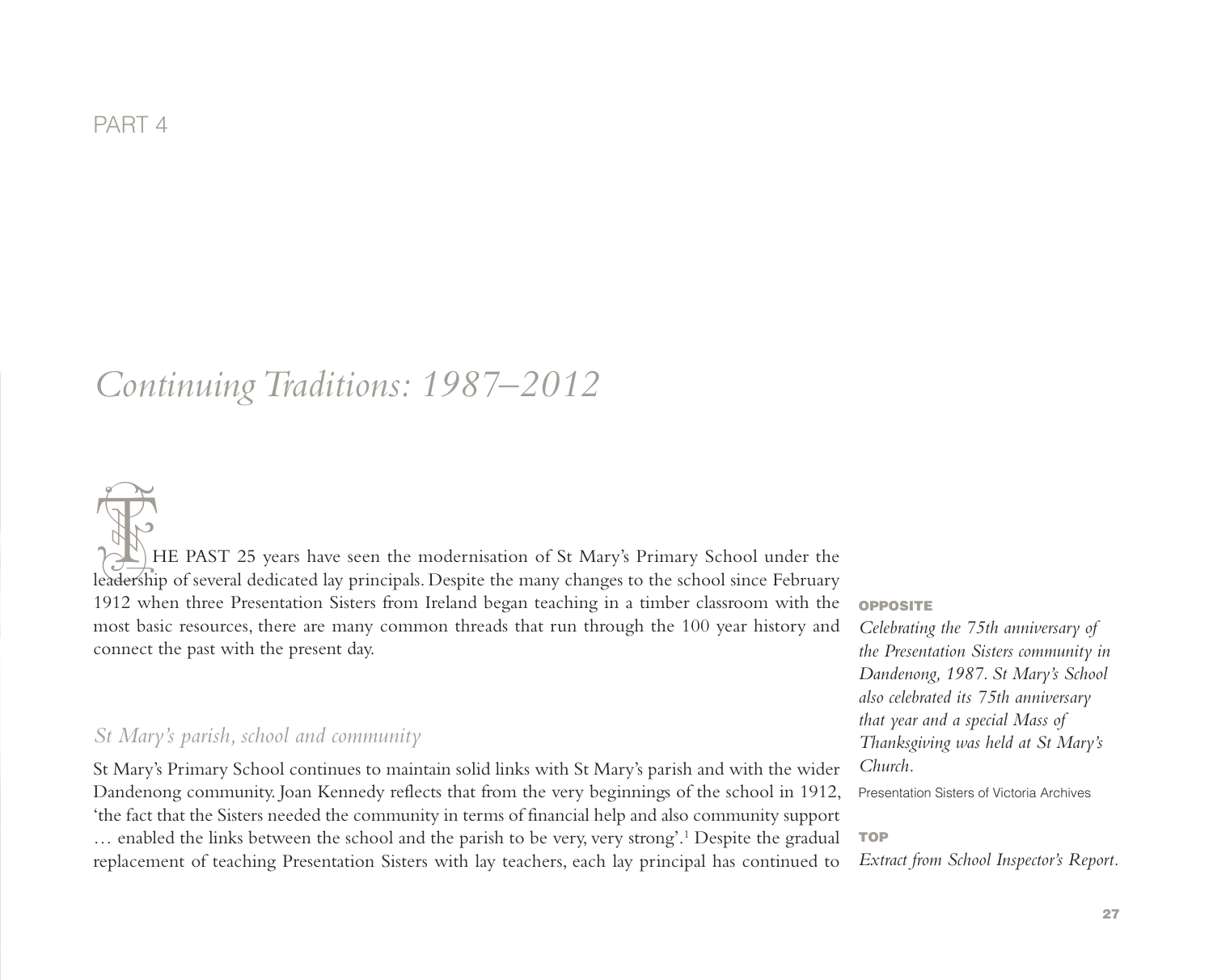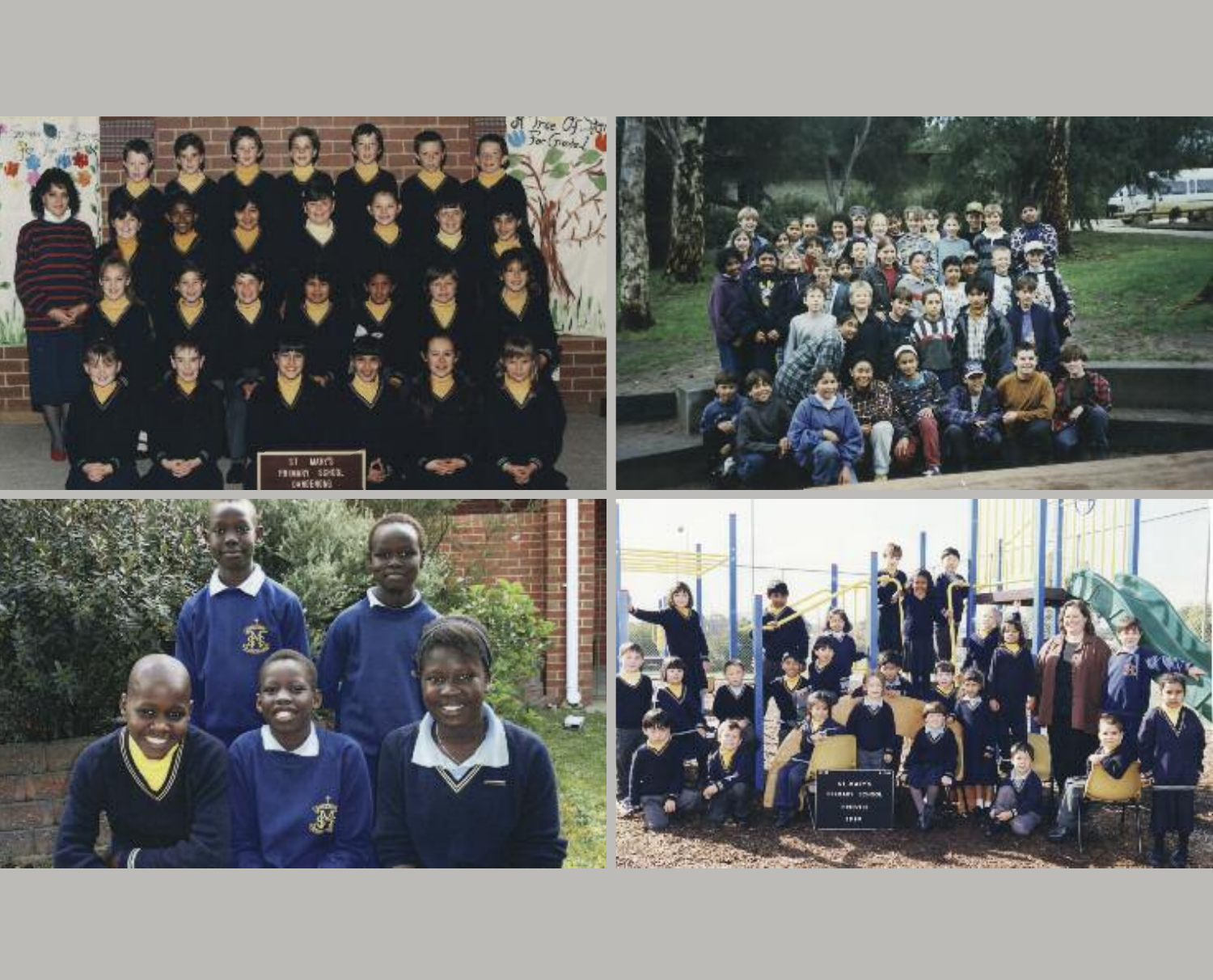maintain a sound relationship with the parish priest. Religious education has remained a core part of the school curriculum and St Mary's teachers have continued to work closely with the parish on developing religious education and the sacramental program. Students are often walked across to St Mary's Church for Eucharistic celebrations and Mass.

The dedication and sensitive leadership of parish priest Father Anthony Guelen has been fundamental to the success of the ongoing relationship between the parish and the school.Tom Lindeman, principal of St Mary's Primary School in the late 1990s, particularly admires Father Guelen for the support he gave the school:

In all his actions and all his deeds and all his words, he always took every opportunity at a gathering or wherever to highlight that this is our Catholic primary school, and we're really proud of them. 2

RosemaryTesoriero recalls fond memories of Sister Margaret Fields, who was pastoral associate at St Mary's parish during the time that Rosemary was principal of St Mary's Primary School in the early 2000s. Sister Margaret ran sacramental classes for students once a week after school and also worked on the spiritual development and well-being of staff members at the school, organising spirituality workshops.Rosemary reflects that the close relationship between the school and the parish was fundamentally due to a common purpose, as 'everything we did, the children were the focus of it and families were the focus as well'. 3

### *Founding philosophy*

The school maintains a strong sense of the past and of the spirit in which it was established by the Presentation Sisters. In recording his memories of his school days, one of the first students, Len Keating, wrote that he would always 'cherish the memory of the nuns who took over the school with such little facilities, and played such a wonderful part in fostering the establishment of a thriving Catholic community in Dandenong'. <sup>4</sup> St Mary's Primary School has held true to the spirit in which the Presentation Sisters began the school, providing quality Catholic education to children, no matter what their religion, culture or economic situation. Throughout the school's 100 year history, teachers have remained dedicated to creating a safe, welcoming and nurturing learning environment that is informed by Christian faith and values.

**OPPOSITE, CLOCKWISE FROM TOP LEFT**

*Grade 4 students in 1987. St Mary's is proud of the cultural diversity of its community and in the spirit of the Presentation Sisters, has always created a welcoming environment for newly arrived families.*

courtesy Faye chandley

*St Mary's students on a school camp. During his time as principal in the 1990sTom Lindeman introduced a Prep to Grade 6 camping program.* courtesy Faye chandley

*Prep and Grade 1 students in 1999. By this time students had access to a modernised library system, a computer lab and at least four computers in each classroom.*

*Sudanese students taking part in Seasons for Growth, an educational program for children who have experienced significant change or loss, early 2000s.*

Courtesy Rosemary Tesoriero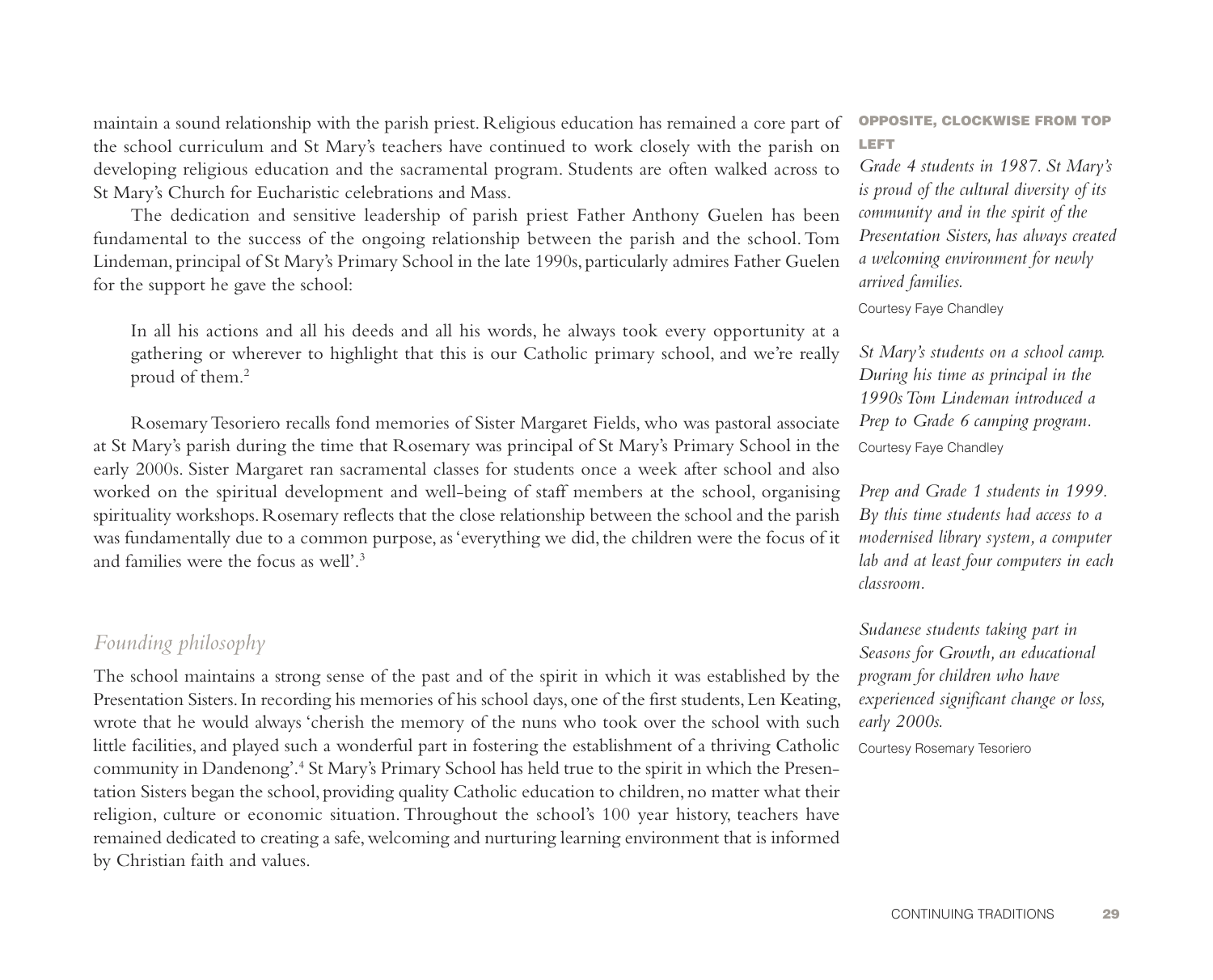

*Celebrating 75 years of Presentation Sisters in Dandenong, 1987. For principal Faye Chandley the words 'love, care and guidance' in this illustration designed by one of the St Mary's parents were the standout characteristics that the Presentation Sisters brought to the school.*

courtesy Faye chandley

To commemorate the 75<sup>th</sup> anniversary of the Presentation Sisters in Dandenong and of St Mary's School, a Mass of Thanksgiving was held at St Mary's Church on 29 November 1987, attended by local parishioners and members of the Presentation Sisters community. One of the St Mary's parents, Neloo Krelschem, designed a badge to commemorate the anniversary, featuring an illustration of a Presentation Sister and the words'love, care and guidance'.For the principal at the time,Faye Chandley, these words 'were really the standout characteristics that the Presentation Sisters brought to our school'. 5While their expertise in education was not forgotten, the school particularly acknowledged and celebrated the Presentation Sisters' philosophy to nurture and support the children and families of the school community. Despite the Presentation Sisters no longer having an active role within the school, their contribution and the vision with which they shaped the school is not forgotten.

### *A culturally rich community*

In partnership with the parish, St Mary's Primary School has continued to embrace a strong tradition of cultural diversity, creating a welcoming environment for newly-arrived migrant and refugee families and initiating new programs and services tailored specifically to their needs.The English as a second language (ESL) program is now integrated into the curriculum at every year level, and the school provides linguistic and cultural support for parents and runs events celebrating the multicultural richness of the community.The St Mary's school community is focused on the needs of not only each student but also their families, encouraging and supporting parents to participate and engage in their child's education. Recently, a weekly program for parents has been introduced, focusing on a variety of outcomes, including community strengthening, learning at home and parenting. <sup>6</sup> In the spirit of the Presentation Sisters, themselves Irish migrants, the cultural diversity of the community is something that the school prides itself on,and is identified by many as a unique feature.

One of the most significant changes at St Mary's during the past decade has been the influx of Sudanese refugee families into the Dandenong area. Rosemary Tesoriero, who took on the role of principal in 2000, recalls the huge impact that this had on the school, estimating that by the time she left in 2006, one in six students was Sudanese.This represented one of the largest waves of migration experienced by the school in its 100 year history. St Mary's parish and school welcomed all of these new families to the community with open arms, having had extensive prior experience with major migrant groups from Poland, Italy and more recently Mauritius, Sri Lanka, India and South America. However, the sudden influx of Sudanese students into the school over a short period of time did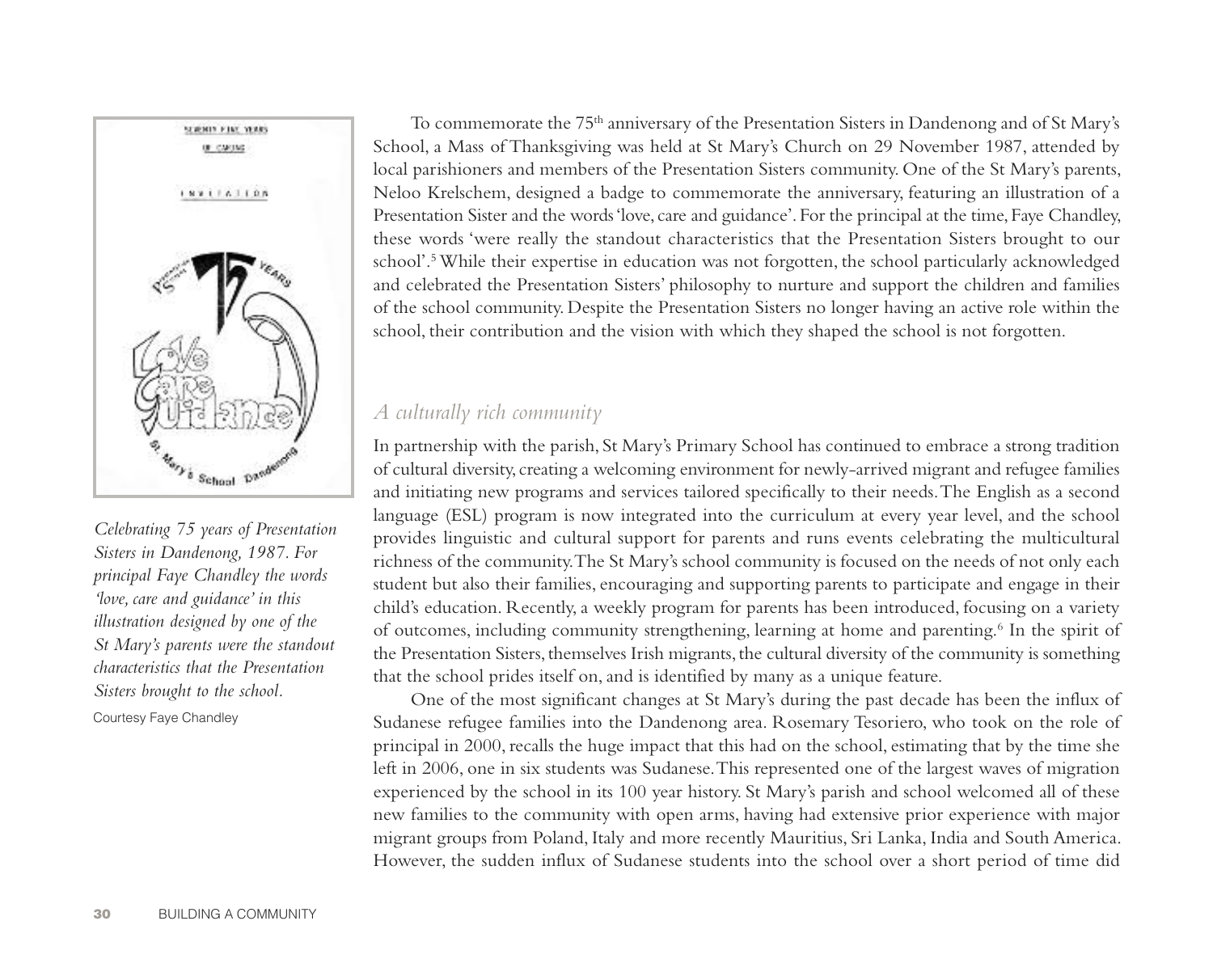present some challenges. Rosemary recalls that for teachers, it meant educating themselves about Sudanese culture to help connect with these new children and families.The school also worked to establish strong links with local support organisations, such as the Migrant Resource Centre and Foundation House,which provided crucial professional development to teachers to better equip them for dealing with linguistic and cultural issues in and out of the classroom.To help with communication between the school and Sudanese families and to promote the importance of education in the Sudanese community,Rosemary employed Michael Jada as Sudanese Liaison Officer.Michael worked for St Mary's parish in a similar role and 'was absolutely marvellous because he understood what … [the Sudanese families] were going through and what their needs were'. 7

During this busy and challenging time, the St Mary's community really pulled together to provide support to the newly-arrived families and make them feel welcome. Each year at Christmas time, teachers put together gift packages that were delivered to families.The aim was, Rosemary reflects,'to make them feel wanted, welcome, a very important part of the community'. <sup>8</sup> This is reminiscent of the 1950s when Joan Kennedy remembers being sent by the Sisters to deliver small brown paper parcels, containing school uniforms and food, to the front doors of newly-arrived families. 9

Today, St Mary's continues to grow and diversify, with over 90 per cent of families coming from non-English speaking backgrounds.Different cultures are respected and celebrated for the contribution they make to the parish and school communities. Current principal Greg White strives to maintain the reputation of St Mary's as 'a school with an open door where people can come and feel happy and welcome, invited into the school'.<sup>10</sup> As a member of the Sudanese community, Michael Jada wrote on the occasion of the 125<sup>th</sup> anniversary of St Mary's parish:

We do not feel like we are visiting outsiders; we already feel like being part of a big community, a community into which the small contribution we make is making it better, stronger and spiritually uplifting. 11

#### *Nurturing students' well-being and development*

The school has maintained a strong emphasis on student well-being and nurturing students' ongoing development – not only academically, but also spiritually, socially and physically – through a variety of programs.Music and the creative arts have been an important aspect of the school curriculum since its establishment 100 years ago. School concerts – a feature of the parish calendar since the very first



*Michael Jada (left), pictured here with Joseph Sillah, was employed as Sudanese Liaison Officer in 2005 to help with communication between the school and Sudanese families and to promote the importance of education in the Sudanese community.* St Mary's Parish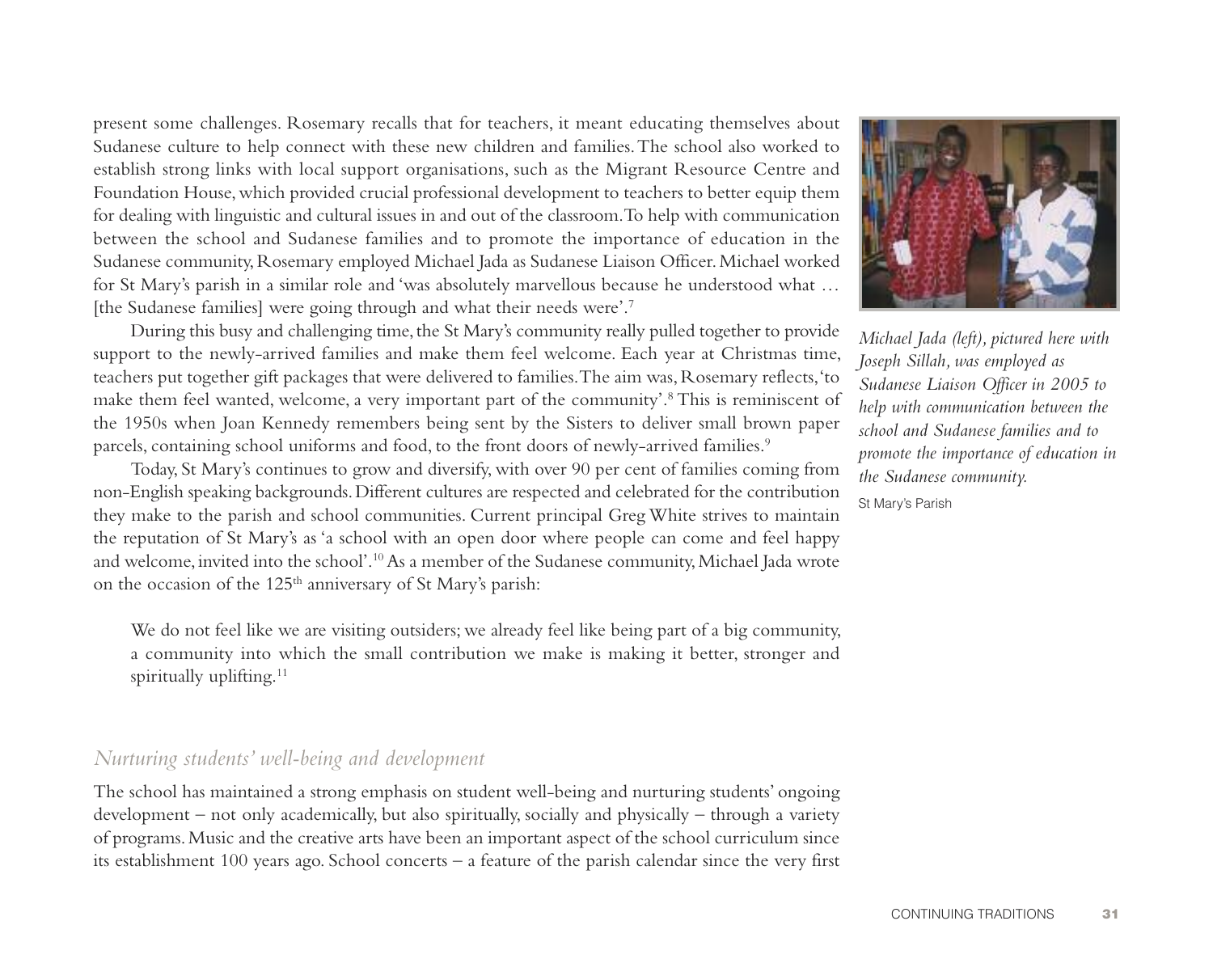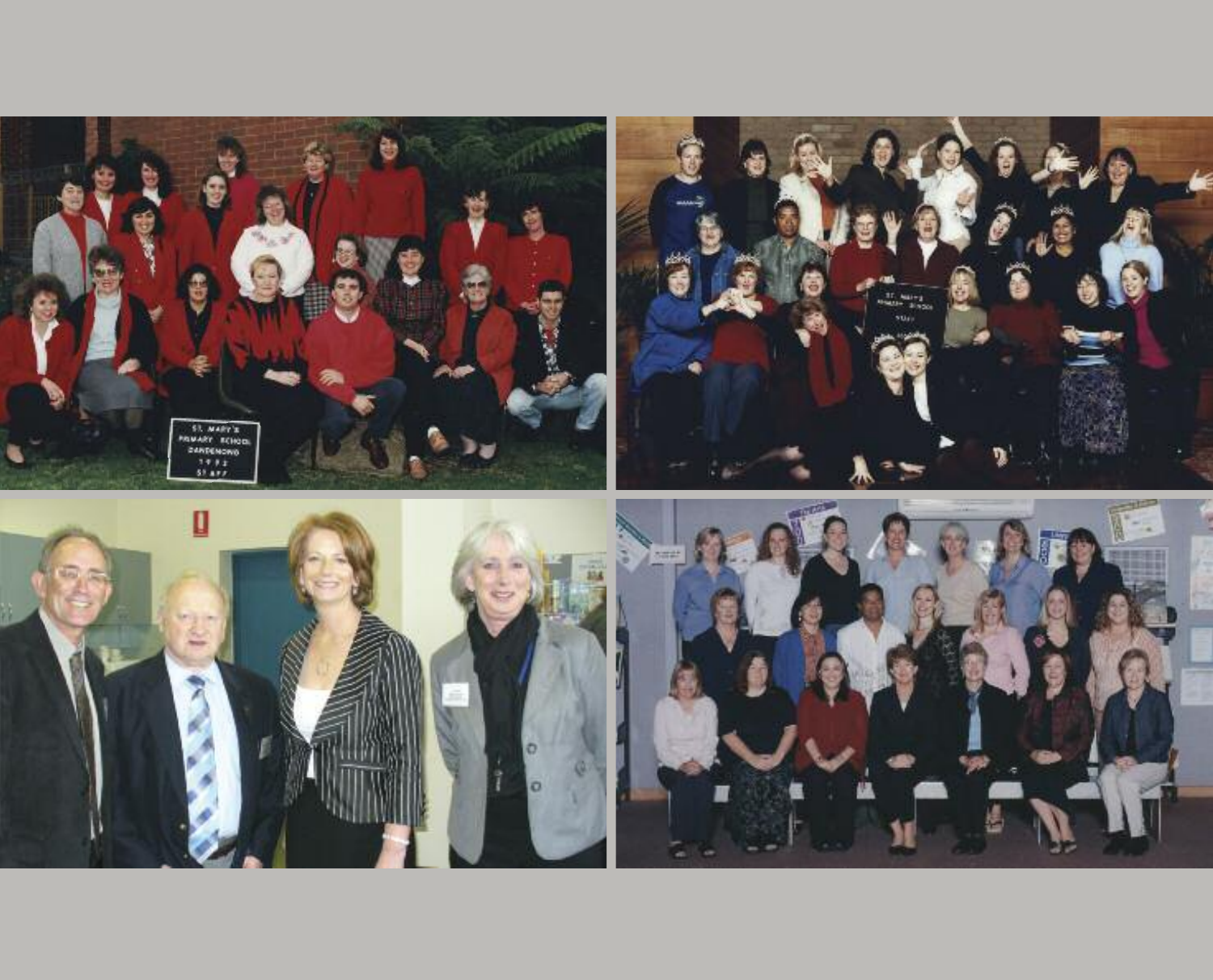concert was held in 1912 – are remembered by many past students of St Mary's Primary School as a highlight of their school years.The tradition of an annual end-of-year concert continues today, bringing the community together to celebrate the achievements of the past year.The school choir also continues to be an integral part of St Mary's today, singing at major sacramental celebrations and school and parish events,and providing an opportunity for students to showcase their musical abilities.

A writer's workshop held in 1987 was the beginning of a program that was run during Faye Chandley's time as principal.The workshops, which involved themed activities for the whole school, became an annual event.The program engaged students at all levels and encouraged participation from parents and the wider community. Faye explains,'We would have a whole school theme based right across the school focused on imparting particular skills where we would invite the community in'. 12

The writer's workshops in 1987 and 1988 were designed to expose St Mary's students to wellknown authors and illustrators and inspire them to develop and extend their own writing skills. In subsequent years, other themes included 'Space Works', with a science focus, 'Our Earth', which focused on the environment and featured an Artist in Residence Program, and 'Just Imagine', with a focus on creative arts. Parents were actively involved in each curriculum and invited to attend and participate with their children in the various activities. Building links with the community was also an important part of these events, with local businesses providing support.The St Mary's Community Hall offered the perfect space for the children's work to be put on display, giving the students 'a real purpose for learning and presenting their work and showcasing it to the parents and the community'. 13

The development of creativity and practical skills has always been an integral part of learning at St Mary's. Len Keating, who attended St Mary's School from the day that it opened in 1912, recalled that 'an interesting break was provided for the boys each week when they attended woodwork or sloyd classes at the State School'. <sup>14</sup> More recently, the development of technology at St Mary's has also been an important aspect of providing students with a comprehensive education and allowing them to learn a varied set of skills.The first lay principal, Peter Slate, introduced computers into the school in the early 1980s, and Tom Lindeman developed the IT program significantly during his time as principal during the 1990s.With a focus on modernising the school,Tom started with the library, which was somewhat outdated and 'still running the book system of the tags in the back'.The library was soon completely restocked with the help of a local family who owned a book shop,and automated with the introduction of a computerised library system.Tom soon saw the introduction of computers into the classrooms and by the time he left the school in 2000, St Mary's boasted a computer lab and at least four computers in each classroom,as well as a consultant who regularly worked with staff on improving the IT curriculum. 15

**OPPOSITE, CLOCKWISE FROM TOP LEFT**

*St Mary's Primary School staff in 1992, 2002 and 2004.*

Courtesy Faye Chandley and Rosemary Tesoriero

*In August 2009 the Deputy Prime Minister and Minister for Education, Julia Gillard, visited St Mary's to launch a major government stimulus funding plan. She is pictured here with Principal, GregWhite, Father Anthony Guelen and Deputy Principal, DiTaranto.*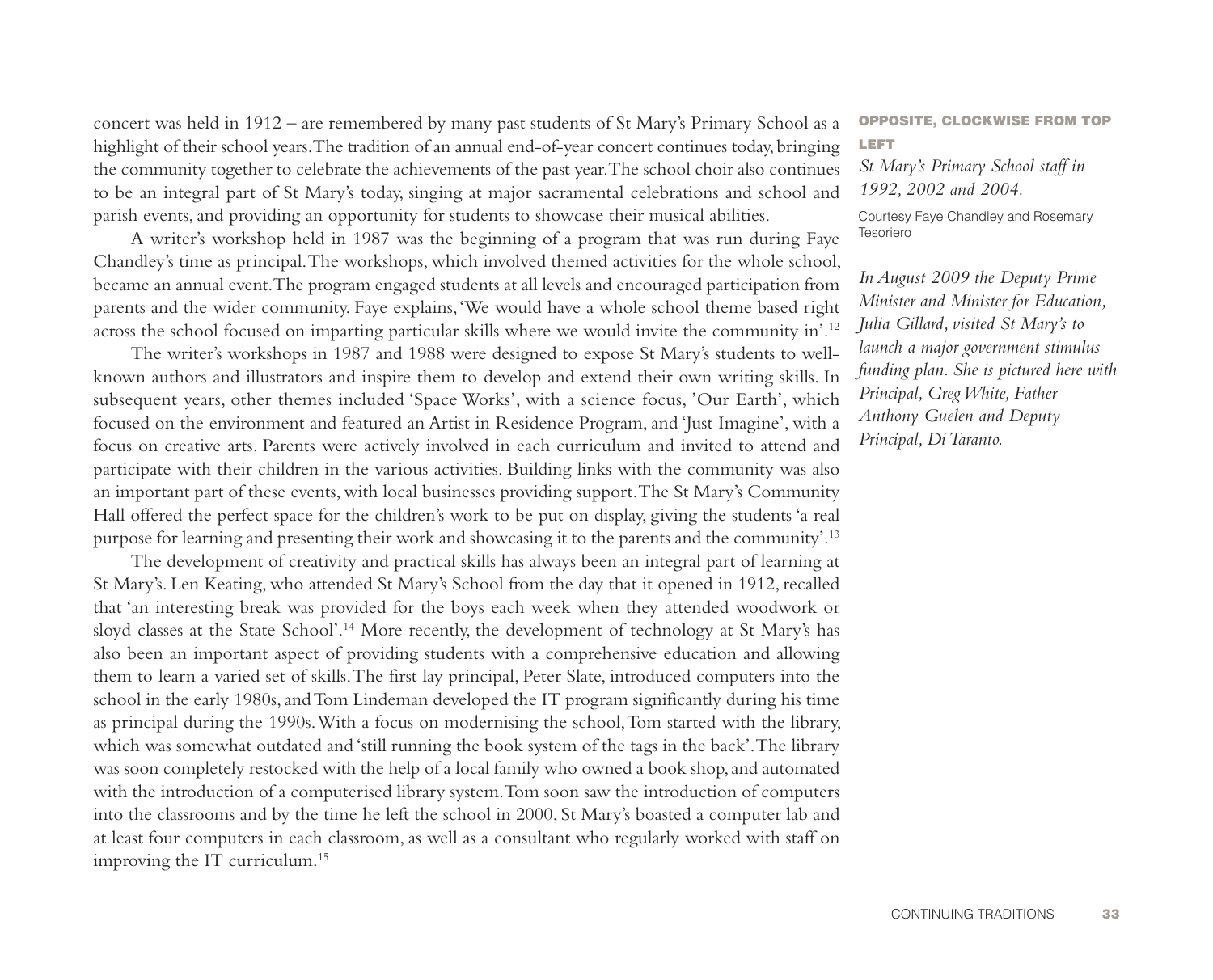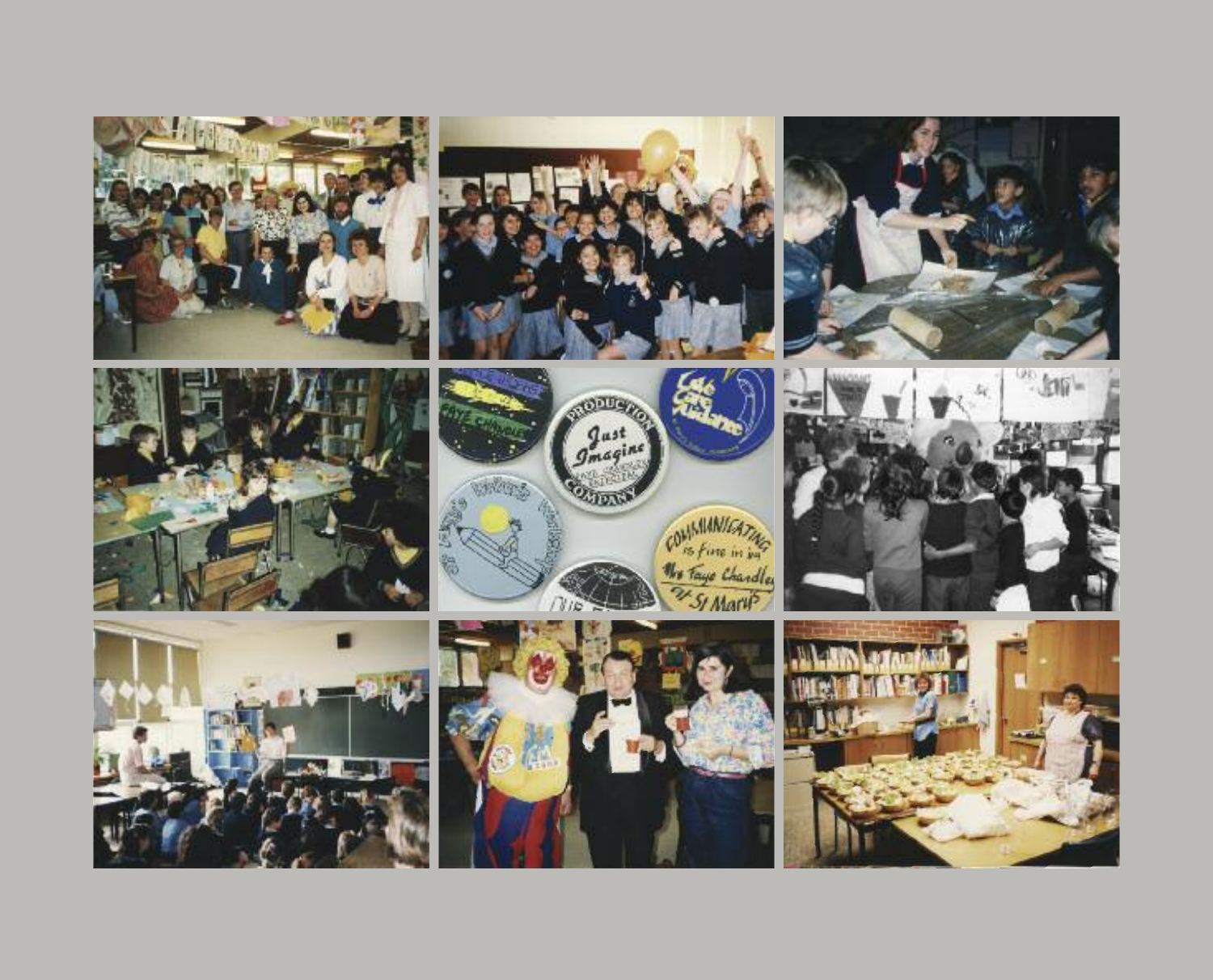Tom Lindeman also introduced a Prep to Grade 6 camping program. Previously, only Grade 6 classes had been taken on school camping excursions, but afterTom discovered that 'a lot of kids lived in flats and had very little area to play in', a camping program involving all students was introduced. $^{16}$ Younger year levels had an extended school day where they participated in special activities at the school until 6 pm. Grade 2 students brought their sleeping bags and spent the night in the hall after preparing and sharing a meal with their parents, while older students were taken on extended adventures further afield.

The camping program continues today,with students in Grades 3 to 6 attending camps each year and younger students enjoying an extended outdoor activity day outside of the school.Principal Greg White has also developed the sports program, enhancing students' physical well-being through participation in inter-school sports, including summer and winter sports, athletics and cross country. Through such initiatives, St Mary's staff continue to focus on the broader development of students, enhancing learning through art, music and sports programs that enrich students' general well-being, develop their skills and encourage independence.

#### *Looking to the future*

St Mary's Primary School was established at a time when Catholic schools survived without any government funding, through the passionate dedication of the community. Parents and families, often struggling themselves, provided what funding, resources and support they could and religious Sisters and Brothers with limited training taught large classes of children for little financial reward. St Mary's managed to not only survive, but grow and flourish through several decades before government funding of Catholic education was again formally established in the 1970s.The school survived numerous challenges such as low staff salaries and limited resources, a population explosion in the 1950s due to post-war migration, the incorporation of many families from non-English speaking backgrounds into the school community, and a decline in teaching Presentation Sisters who were gradually replaced by lay teachers until the retirement of the last full-time teaching Presentation Sister in 1986.

Throughout the 100 years since St Mary's was established, Dandenong has also changed – transformed from a semi-rural market town into a thriving industrial and commercial centre.The availability of jobs and affordable residential housing has seen the population of the City of Greater Dandenong swell to over 140,000 residents from more than 150 nations. The St Mary's school

#### **OPPOSITE**

*St Mary's students and community enjoying annual workshop events, which involved activities for the whole school planned around a particular theme.The first writer's workshop was held in 1987 and became an annual event during Faye Chandley's time as principal.The writer's workshops offered an opportunity for parents to be involved in activities with their children, and for the school to build links with the community. Colourful badges were made each year based around the nominated theme.* courtesy Faye chandley